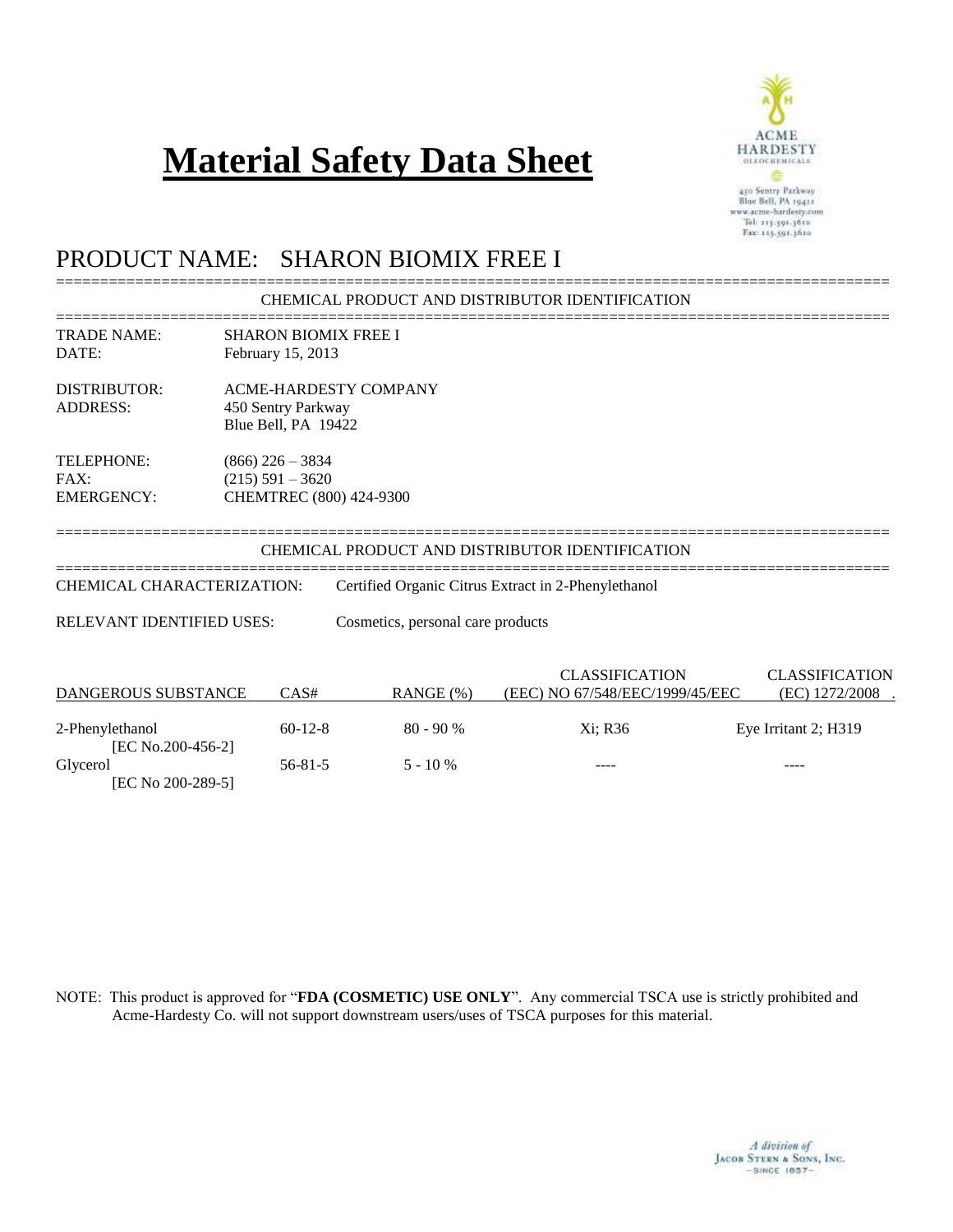| HAZARDS IDENTIFICATION                                                                      |                                                                                                                                                                                                        |                                                                                                                                                                                                                                                                                                             |                                                    |                                                                                                |
|---------------------------------------------------------------------------------------------|--------------------------------------------------------------------------------------------------------------------------------------------------------------------------------------------------------|-------------------------------------------------------------------------------------------------------------------------------------------------------------------------------------------------------------------------------------------------------------------------------------------------------------|----------------------------------------------------|------------------------------------------------------------------------------------------------|
| Classification according to Regulation (EC) No. 1272/2008                                   |                                                                                                                                                                                                        |                                                                                                                                                                                                                                                                                                             | Eye Irrit. 2; H319                                 |                                                                                                |
| Classification according to Directive 67/548/EEC / 1999/45/ EEC<br>Label elements:          |                                                                                                                                                                                                        |                                                                                                                                                                                                                                                                                                             | Xi; R36                                            |                                                                                                |
| <b>HAZARD PICTOGRAM:</b>                                                                    |                                                                                                                                                                                                        |                                                                                                                                                                                                                                                                                                             | <b>SIGNAL WORD:</b>                                | Warning                                                                                        |
|                                                                                             | GHS07                                                                                                                                                                                                  |                                                                                                                                                                                                                                                                                                             |                                                    |                                                                                                |
| Hazardous Component(S) To Be Indicated On Label: 2-Phenylethanol                            |                                                                                                                                                                                                        |                                                                                                                                                                                                                                                                                                             |                                                    |                                                                                                |
| H-STATEMENT(S):<br>H319:                                                                    |                                                                                                                                                                                                        | Causes serious eye irritation.                                                                                                                                                                                                                                                                              |                                                    |                                                                                                |
| P-STATEMENT(S):<br>P <sub>264</sub> :<br>P280:<br>P305+P351+P338: IF IN EYES:<br>P337+P313: |                                                                                                                                                                                                        | Wash hands thoroughly after handling.<br>Wear protective gloves/protective clothing/eye protection/face protection.<br>Rinse cautiously with water for several minutes. Remove contact lenses, if<br>present and easy to do. Continue rinsing.<br>If eye irritation persists: Get medical advice/attention. |                                                    |                                                                                                |
| <b>OTHER HAZARDS:</b><br>Hazard precautions:                                                |                                                                                                                                                                                                        |                                                                                                                                                                                                                                                                                                             |                                                    | This substance does not meet the PBT/vPvB criteria of REACH, annex XIII.                       |
|                                                                                             |                                                                                                                                                                                                        | <b>FIRST AID MEASURES</b>                                                                                                                                                                                                                                                                                   |                                                    |                                                                                                |
| <b>GENERAL INFORMATION:</b>                                                                 | safety data sheet if possible).                                                                                                                                                                        |                                                                                                                                                                                                                                                                                                             |                                                    | In case of accident or unwellness, seek medical advice immediately (show directions for use or |
| <b>INHALATION:</b>                                                                          | Move victim to fresh air.<br>Put victim at rest and keep warm.<br>In case of breathing difficulties administer oxygen.<br>In case of respiratory tract irritation, consult a physician.                |                                                                                                                                                                                                                                                                                                             |                                                    |                                                                                                |
| <b>SKIN CONTACT:</b>                                                                        | After contact with skin, wash immediately with plenty of water and soap.<br>Remove and wash contaminated clothing before re-use.<br>If skin irritation occurs: Get medical advice/attention.           |                                                                                                                                                                                                                                                                                                             |                                                    |                                                                                                |
| <b>EYE CONTACT:</b>                                                                         | Flush immediately with plenty of flowing water for 10 to 15 minutes holding eyelids apart<br>and consult an ophthalmologist.<br>Remove contact lenses, if present and easy to do.<br>Continue rinsing. |                                                                                                                                                                                                                                                                                                             |                                                    |                                                                                                |
| <b>INGESTION:</b>                                                                           | Rinse mouth immediately and drink plenty of water.<br>Do NOT induce vomiting.<br>In case of swallowing, get doctor immediately.                                                                        |                                                                                                                                                                                                                                                                                                             |                                                    |                                                                                                |
| <b>SYMPTOMS:</b>                                                                            |                                                                                                                                                                                                        | The most important know symptoms and effects are described in the Hazards Identification and<br>Toxicological Information sections of this MSDS.<br>Further important symptoms and effects are so far not known.                                                                                            |                                                    |                                                                                                |
| ADVICE TO DOCTOR/TREATMENT:                                                                 |                                                                                                                                                                                                        |                                                                                                                                                                                                                                                                                                             | First Aid, decontamination, treatment of symptoms. |                                                                                                |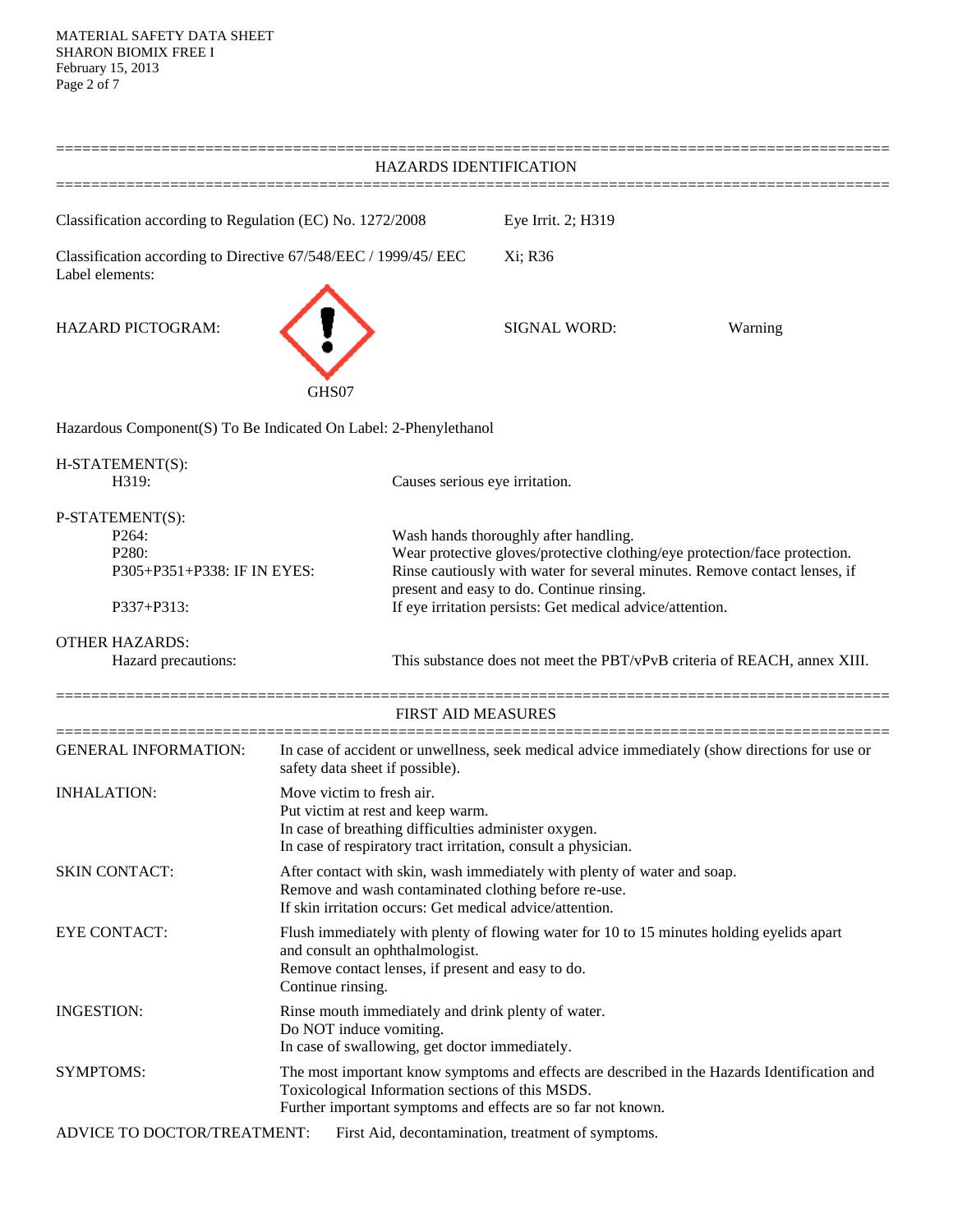|                                                                                        | FIRE FIGHTING MEASURES                                                                                                                                                                                                                                                                                                                                                                                                                                                              |
|----------------------------------------------------------------------------------------|-------------------------------------------------------------------------------------------------------------------------------------------------------------------------------------------------------------------------------------------------------------------------------------------------------------------------------------------------------------------------------------------------------------------------------------------------------------------------------------|
| SUITABLE EXTINGUISHING MEDIA:                                                          | Carbon dioxide (CO2).<br>Extinguishing powder, alcohol-resistant foam<br>Water spray-jet                                                                                                                                                                                                                                                                                                                                                                                            |
| NON- SUITABLE EXTINGUISHING MEDIA:                                                     | High power water jet for safety reasons                                                                                                                                                                                                                                                                                                                                                                                                                                             |
| SPECIAL EXPOSURE HAZARDS:                                                              | Thermal decomposition can lead to the escape of irritating gases and vapors.<br>Hazardous decomposition products: carbon dioxide, carbon monoxide.<br>Inhaling hazardous decomposing products can cause serious health damage.                                                                                                                                                                                                                                                      |
| SPECIAL PROTECTIVE EQUIPMENT:                                                          | Use breathing apparatus and wear chemical protective clothing.                                                                                                                                                                                                                                                                                                                                                                                                                      |
| ADDITIONAL INFORMATION:                                                                | Keep people away from and upwind of spill/leak.<br>Cool closed containers that are near the source of the fire.<br>Remove product from fire area.<br>Use extinguishing measures that are appropriate to local circumstances and the<br>surrounding environment.<br>Do not allow water used to extinguish fire to enter drains, ground or waterways.<br>Treat runoff as hazardous.<br>Due to gaseous decomposition products, overpressure can occur in tightly sealed<br>containers. |
|                                                                                        | <b>ACCIDENTAL RELEASE MEASURES</b>                                                                                                                                                                                                                                                                                                                                                                                                                                                  |
| PERSONAL SAFETY PRECAUTIONS:                                                           | Avoid contact with skin, eyes and clothes.<br>Avoid breathing dust/ fume/ gas/ mist/ vapors/ spray.<br>Wear personal protection equipment.<br>Personal protective equipment: refer to PERSONAL PROTECTION.                                                                                                                                                                                                                                                                          |
| ENVIRONMENTAL PROTECTION MEASURES: Do not allow to enter into surface water or drains. | Do not allow to enter into soil/subsoil.                                                                                                                                                                                                                                                                                                                                                                                                                                            |

|                               | Retain contaminated washing water and dispose it.                            |
|-------------------------------|------------------------------------------------------------------------------|
| CLEANING/COLLECTING MEASURES: | Measures to prevent aerosol and dust generation                              |
|                               | Prevent spread over a wide area (e.g. by containment or oil barriers).       |
|                               | Absorb with liquid-binding material (e.g. sand, diatomaceous earth, acid- or |
|                               | universal binding agents).                                                   |
|                               | Take up mechanically, placing in appropriate containers for disposal.        |
|                               | Dispose of waste according to applicable legislation.                        |
|                               |                                                                              |

REFERENCE TO OTHER SECTIONS: See protective measures under HANDLING AND STORAGE and EXPOSURE CONTROLS AND PERSONAL PROTECTION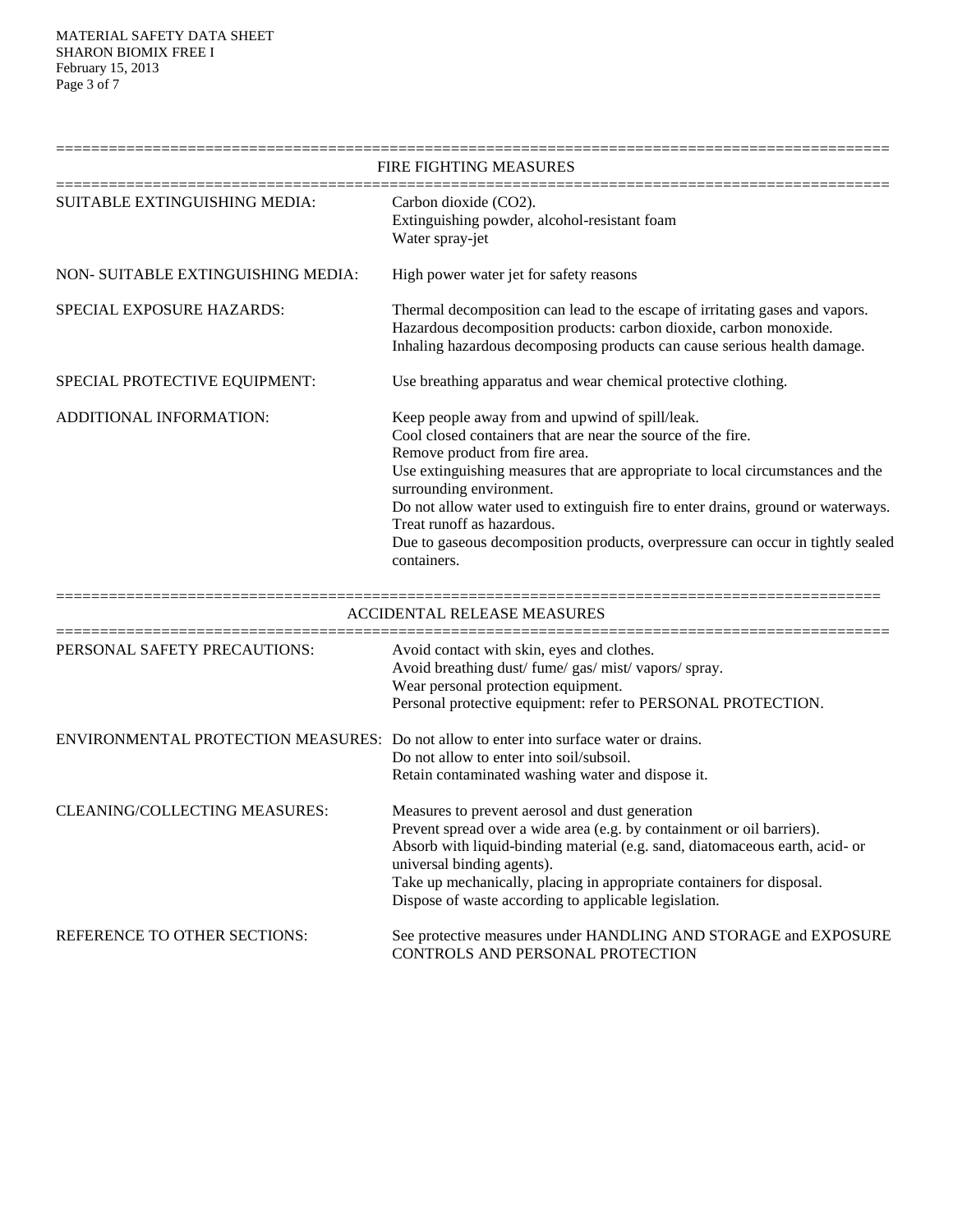|                                                              | <b>HANDLING AND STORAGE</b>                                                                                                                                    |
|--------------------------------------------------------------|----------------------------------------------------------------------------------------------------------------------------------------------------------------|
| PRECAUTIONS FOR SAFE HANDLING                                |                                                                                                                                                                |
| <b>ADVICE ON SAFE HANDLING:</b>                              | Avoid formation of aerosol.<br>Provide adequate ventilation and local exhaustion at critical locations.                                                        |
| FIRE/EXPLOSION PROTECTION:                                   | Avoid contact with skin and eyes.<br>Keep away from heat/sparks/open flames/hot surfaces.<br>No smoking.<br>Usual measures for fire prevention.                |
| CONDITIONS FOR SAFE STORAGE, INCLUDING ANY INCOMPATIBILITIES |                                                                                                                                                                |
| STORAGE SPACE/CONTAINER REQUIREMENTS:                        | Keep container tightly closed in a cool, well-ventilated place.<br>Protect against direct sunlight.                                                            |
| HINTS ON STORAGE ASSEMBLY:                                   | Keep in a cool, well-ventilated place away from highly<br>flammable substances.<br>Do not store together with: Strong acid, Strong alkali,<br>oxidizing agents |
| STORAGE SPECIFICATIONS:                                      | Keep container tightly closed in a cool, well-ventilated place.<br>Keep away from sources of ignition.<br>Keep container tightly closed and dry.               |
| <b>SPECIFIC END USES:</b>                                    | Cosmetics, personal care products                                                                                                                              |

===============================================================================================

| <b>EXPOSURE CONTROLS / PERSONAL PROTECTION</b> |                                                                                                                                                                                                                                                                                                                                                                                                                                                          |                                                      |
|------------------------------------------------|----------------------------------------------------------------------------------------------------------------------------------------------------------------------------------------------------------------------------------------------------------------------------------------------------------------------------------------------------------------------------------------------------------------------------------------------------------|------------------------------------------------------|
| <b>CONTROL PARAMETERS:</b>                     |                                                                                                                                                                                                                                                                                                                                                                                                                                                          |                                                      |
| Glycerol<br><b>Great Britain</b>               | LONG-TERM EXPOSURE VALUE/PPM                                                                                                                                                                                                                                                                                                                                                                                                                             | 10                                                   |
|                                                | <b>REMARKS</b>                                                                                                                                                                                                                                                                                                                                                                                                                                           | Mist                                                 |
|                                                | <b>SOURCE</b>                                                                                                                                                                                                                                                                                                                                                                                                                                            | EH40/200 Workplace exposure limits<br>(October 2007) |
| <b>RESPIRATORY PROTECTION:</b>                 | In case of inadequate ventilation wear respiratory protection.<br>Wear breathing apparatus if exposed to vapors/dusts/aerosols.<br>Suitable respiratory equipment: Gas filtering device (DIN EN 141) Filter type A.                                                                                                                                                                                                                                      |                                                      |
| <b>HAND PROTECTION:</b>                        | The quality of the protective gloves resistant to chemicals must be chosen as a function of<br>the specific working place concentration and quantity of hazardous substances.<br>Breakthrough times and swelling properties of the material must be taken into<br>consideration.<br>For special purposes, it is recommended to check the resistance to chemicals of the<br>protective gloves mentioned above together with the supplier of these gloves. |                                                      |
| <b>EYE PROTECTION:</b>                         | Wear eye glasses with side protection according to EN 166                                                                                                                                                                                                                                                                                                                                                                                                |                                                      |
| <b>SKIN PROTECTION:</b>                        | Wear suitable protective clothing, gloves and eye/face protection                                                                                                                                                                                                                                                                                                                                                                                        |                                                      |
| <b>GENERAL PROTECTIVE MEASURES:</b>            | When using, do not eat, drink or smoke<br>Separate storage of work clothes<br>Wash contaminated clothing prior to re-use<br>Wash hands and face before breaks and after work and take a shower if necessary<br>Protect skin by using skin protective cream before starting work                                                                                                                                                                          |                                                      |
| <b>ENGINEERING MEASURES:</b>                   | Provide good ventilation.<br>Handle substance within a predominantly closed system provided with extract<br>ventilation.                                                                                                                                                                                                                                                                                                                                 |                                                      |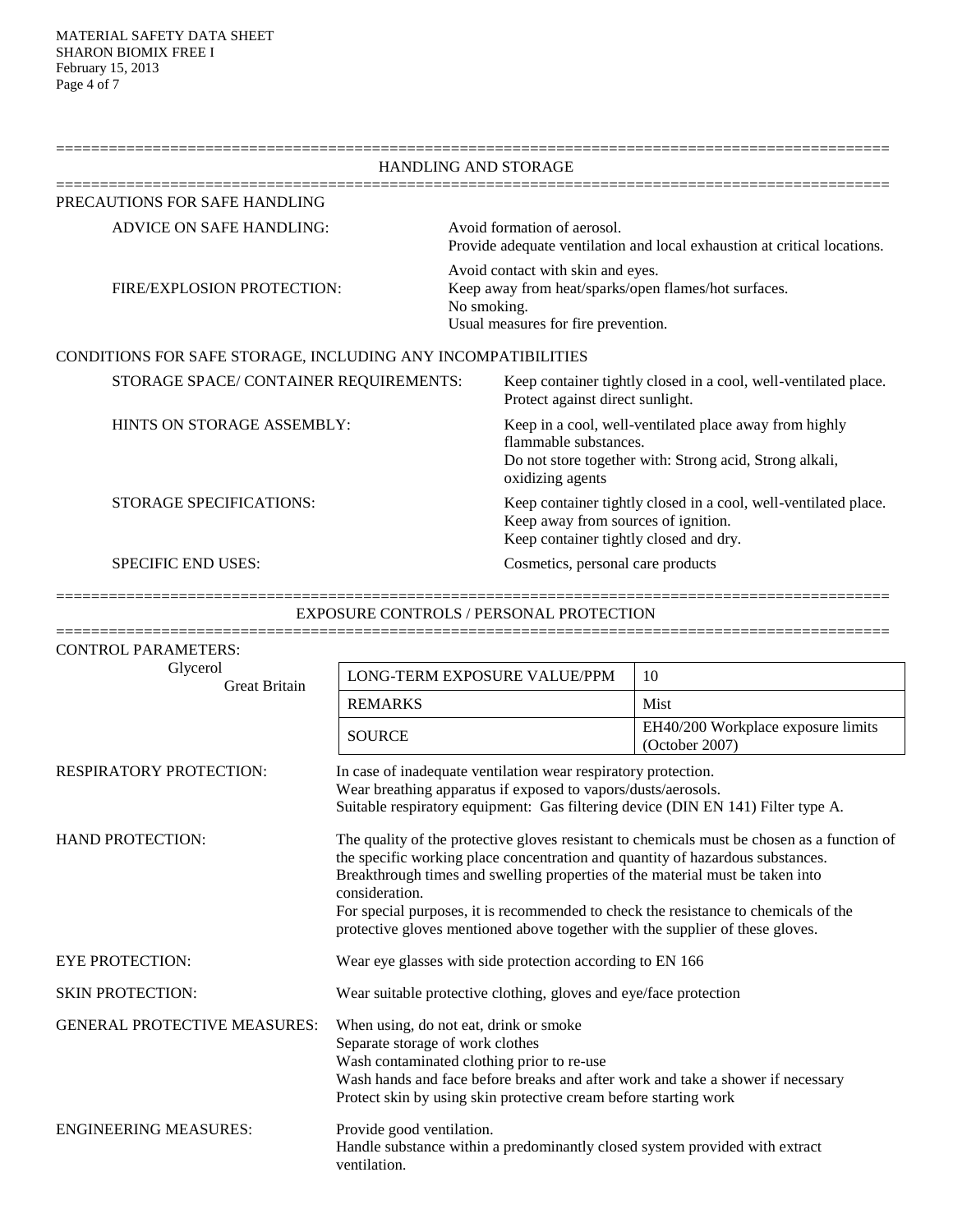MATERIAL SAFETY DATA SHEET SHARON BIOMIX FREE I February 15, 2013 Page 5 of 7

#### PHYSICAL AND CHEMICAL PROPERTIES ===============================================================================================

===============================================================================================

FORM: Liquid COLOR: Yellow (clear) ODOR: Characteristic<br>
ODOR THRESHOLD: Solomony No data available ODOR THRESHOLD: pH:  $2.2 < pH < 4.0$ Remarks: In aqueous solution, 10% MELTING POINT: No data available BOILING POINT: 219°C FLASH POINT: 102°C EVAPORATION RATE  $[kg/s*m<sup>2</sup>)$ FLAMMABILITY:<br>EXPLOSION LIMITS [Vol-%]: No data available<br>No data available EXPLOSION LIMITS [Vol-%]: RISK OF EXPLOSION: No data available VAPOR PRESSURE [kPa]: No data available DENSITY  $[g/cm^3]$ : Temperature: 20°C WATER SOLUBILITY [g/l]: No data available PARTITION COEFFICIENT N-OCTANOL / WATER (log PO/W): 1.36 AUTOIGNITION TEMPERATURE: DECOMPOSITION TEMPERATURE: No data available VISCOSITY, DYNAMIC  $[kg/(m*s^2)]$ : OXIDATION: No data available REFRACTIVE INDEX: 1.531 – 1.534<br>Temperature: 20°C Temperature:

Remarks: Data apply to the main component Remarks: Data apply to main component. Remarks: Data apply to the main component )] No data available  $0.940 - 1.150$ 

Remarks: Literature value, Data apply to the main component<br>
SNITION TEMPERATURE: No data available )]: 20 mPa.s Remarks: Data apply to the main component

| STABILITY AND REACTIVITY                   |                                                                                                                                                        |  |
|--------------------------------------------|--------------------------------------------------------------------------------------------------------------------------------------------------------|--|
| <b>REACTIVITY:</b>                         | The product is stable if stored and handled as prescribed/indicated.                                                                                   |  |
| CHEMICAL STABILITY:                        | The product is stable if stored and handled as prescribed/indicated.                                                                                   |  |
| <b>POSSIBILITY OF HAZARDOUS REACTIONS:</b> | No Hazards to be specially mentioned.                                                                                                                  |  |
| <b>CONDITIONS TO AVOID:</b>                | Due to gaseous decomposition products, overpressure can occur in tightly sealed<br>containers.<br>Keep away from heat sources, sparks and open flames. |  |
| <b>INCOMPATIBLE MATERIALS:</b>             | Keep away from strongly acidic and alkaline materials as well as oxidizers.                                                                            |  |
| <b>HAZARDOUS DECOMPOSITION PRODUCTS:</b>   | Hazardous decomposition byproducts may form with exposure to high<br>temperatures.<br>Carbon dioxide<br>Carbon monoxide                                |  |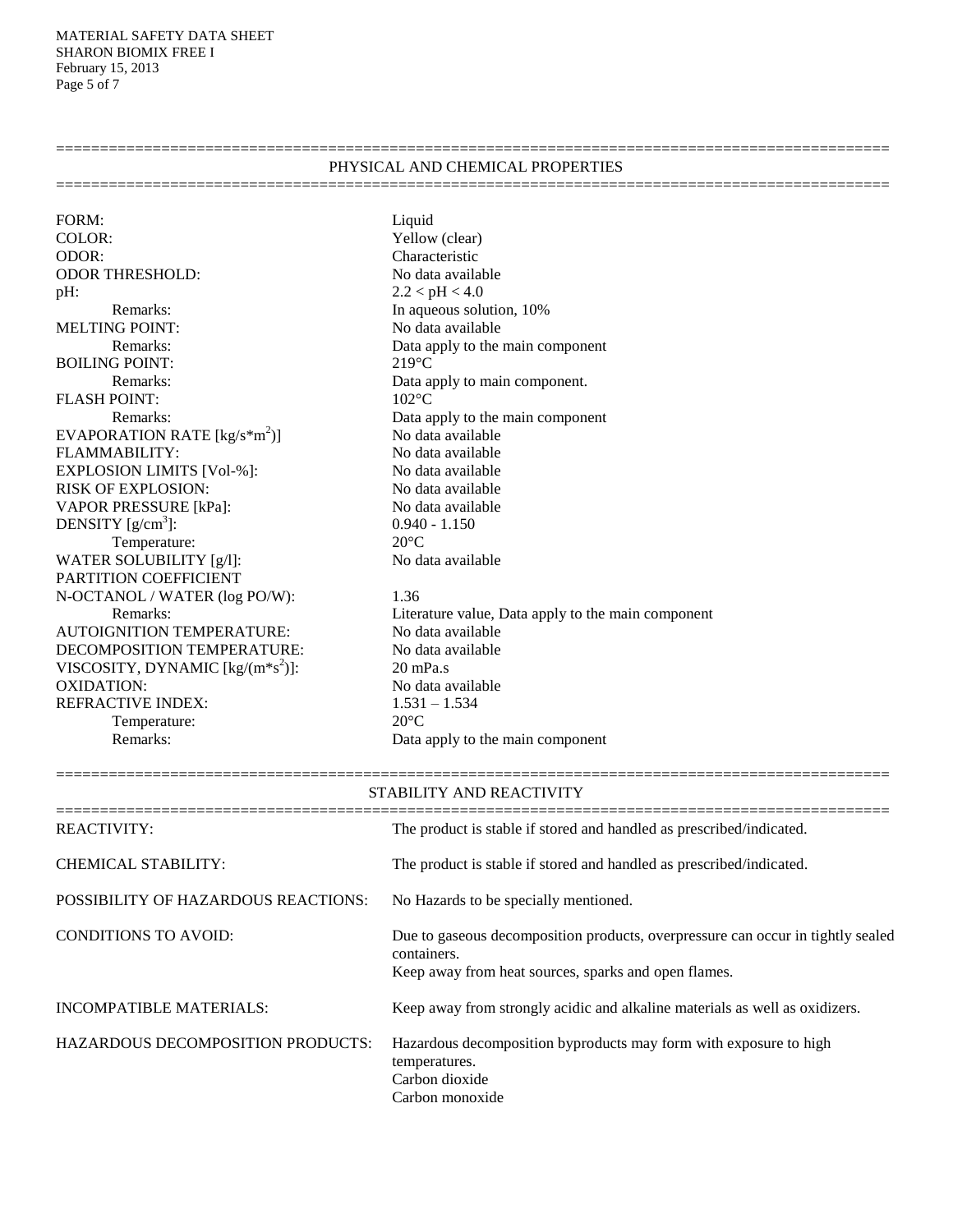MATERIAL SAFETY DATA SHEET SHARON BIOMIX FREE I February 15, 2013 Page 6 of 7

### TOXICOLOGICAL INFORMATION =============================================================================================== INFORMATION ON TOXICOLOGICAL EFFECTS: ORAL TOXICITY [mg/kg]: No Data Available DERMAL TOXICITY [mg/l]: No Data Available INHALATIVE TOXICITY [mg/l]: No Data Available IRRITANT EFFECT ON SKIN [mg/l]: No Data Available IRRITANT EFFECT ON EYES: Eye contact causes irritation. Remarks: (statement derived from properties of the single components) SENSITIZATION: No Data Available CARCINOGENIC EFFECTS: No Data Available MUTAGENICITY: No Data Available REPRODUCTION TOXICITY: No Data Available SPECIFIC TARGET ORGAN TOXICITY (single exposure) [mg/kg]: No data available SPECIFIC TARGET ORGAN TOXICITY (repeated exposure) [mg/kg]: No data available ASPIRATION HAZARD: No data available =============================================================================================== ECOLOGICAL INFORMATION =============================================================================================== TOXICITY: Aquatic toxicity [mg/l] No data available PERSISTENCE AND DEGRADABILITY: Biodegradability No data available MOBILITY IN SOIL: Mobility Mobility No data available BIO-ACCUMULATIVE POTENTIAL: Bio-Accumulation: Based on the n-octanol/water partition coefficient accumulation in organisms is not expected. Remarks: Data apply to the main component. RESULTS OF PBT AND VPVB ASSESSMENT PBT characteristics determination This substance does not meet the PBT/vPvB criteria of REACH, annex XIII. =============================================================================================== DISPOSAL CONSIDERATIONS =============================================================================================== WASTE TREATMENT METHODS: DISPOSAL CONSIDERATIONS: Dispose according to legislation. Do not allow uncontrolled discharge of product into the environment.

===============================================================================================

UN-CLEANED EMPTY PACKAGING: Packs that can't be cleaned should be disposed of in same manner as contents. Consult the appropriate local waste disposal expert about waste disposal.